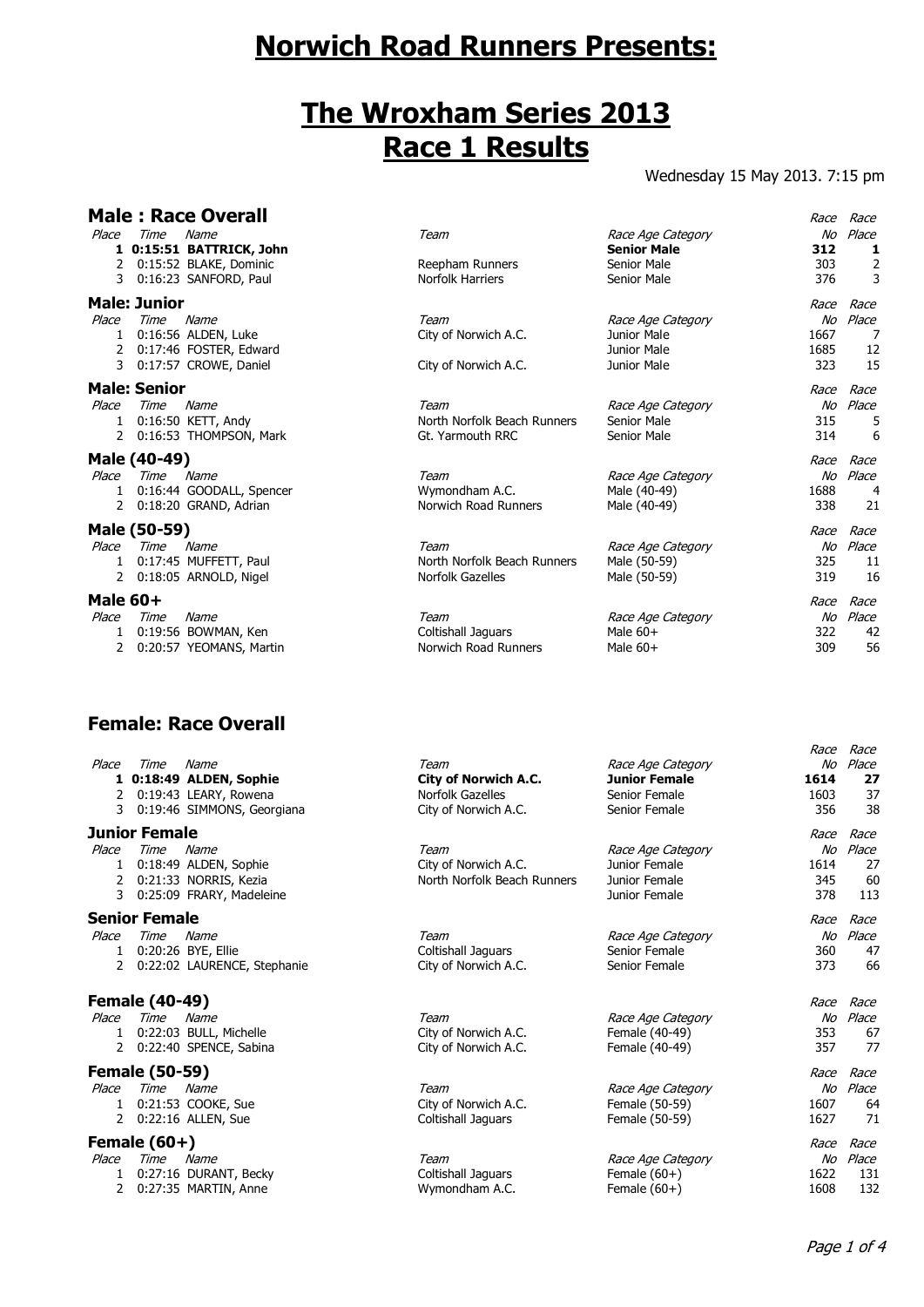## **Race 1 : Team Prizes**

(3 competitors per team. Based on cumulative position.)

### **Senior Men: City of Norwich A.C.**

|       |                |                        |                   | <i>Race Race</i> |    |
|-------|----------------|------------------------|-------------------|------------------|----|
| Place | Time           | Name                   | Race Age Category | Place<br>No      |    |
| 6     |                | 0:16:56 ALDEN, Luke    | Junior Male       | 1667             | 7  |
| 11    |                | 0:17:48 BALFE, Stephen | Senior Male       | 342              | 13 |
| 13    |                | 0:17:57 CROWE, Daniel  | Junior Male       | 323              | 15 |
| 30    | 0:52:41 Totals |                        |                   |                  |    |
|       |                |                        |                   |                  |    |

### **Vet Men : Wymondham A.C.**

|       |         |                           |                   | Race | Race  |
|-------|---------|---------------------------|-------------------|------|-------|
| Place | Time    | <i>Name</i>               | Race Age Category | No   | Place |
|       |         | 0:16:44 GOODALL, Spencer  | Male (40-49)      | 1688 | 4     |
|       |         | 0:18:39 GREENLAND, Edward | Male (40-49)      | 317  | 25    |
|       |         | 0:18:54 PRESTON, Andrew   | Male (40-49)      | 341  | 29    |
| 16    | 0:54:17 | <b>Totals</b>             |                   |      |       |

#### **Senior Female : City of Norwich A.C.**

| Place | Time    | <i>Name</i>                 | Race Age Category | No   | Place |
|-------|---------|-----------------------------|-------------------|------|-------|
|       |         | 0:18:49 ALDEN, Sophie       | Junior Female     | 1614 | 27    |
|       |         | 0:19:46 SIMMONS, Georgiana  | Senior Female     | 356  | 38    |
| ь     |         | 0:22:02 LAURENCE, Stephanie | Senior Female     | 373  | 66    |
| 10    | 1:00:37 | <b>Totals</b>               |                   |      |       |
|       |         |                             |                   |      |       |

### **Vet Female : City of Norwich A.C.**

|       |         |                        |                   | <i>Race</i> | Race     |
|-------|---------|------------------------|-------------------|-------------|----------|
| Place | Time    | Name                   | Race Age Category |             | No Place |
|       |         | 0:21:53 COOKE, Sue     | Female (50-59)    | 1607        | 64       |
|       |         | 0:22:03 BULL, Michelle | Female (40-49)    | 353         | 67       |
|       |         | 0:22:40 SPENCE, Sabina | Female (40-49)    | 357         | 77       |
|       | 1:06:36 | Totals                 |                   |             |          |

## **Individual Results for All Competitors in finish order**

| Place | Time | <b>Name</b>              | Team                        | <b>Race Age Category</b> |      | <b>No Place</b> |
|-------|------|--------------------------|-----------------------------|--------------------------|------|-----------------|
|       |      | 0:15:51 BATTRICK, John   |                             | Senior Male              | 312  |                 |
| 2     |      | 0:15:52 BLAKE, Dominic   | Reepham Runners             | Senior Male              | 303  | 2               |
| 3     |      | 0:16:23 SANFORD, Paul    | <b>Norfolk Harriers</b>     | Senior Male              | 376  | 3               |
| 4     |      | 0:16:44 GOODALL, Spencer | Wymondham A.C.              | Male (40-49)             | 1688 | 4               |
| 5     |      | 0:16:50 KETT, Andy       | North Norfolk Beach Runners | Senior Male              | 315  | 5               |
| 6     |      | 0:16:53 THOMPSON, Mark   | Gt. Yarmouth RRC            | Senior Male              | 314  | 6               |
|       |      | 0:16:56 ALDEN, Luke      | City of Norwich A.C.        | Junior Male              | 1667 | 7               |
| 8     |      | 0:17:15 CRASKE, Adam     | Bungay Black Dog A.C.       | Senior Male              | 1650 | 8               |
| 9     |      | 0:17:40 THORNTON, Rob    | Wymondham A.C.              | Senior Male              | 328  | 9               |
| 10    |      | 0:17:44 HONEYMAN, Ryan   |                             | Senior Male              | 1670 | 10              |
| 11    |      | 0:17:45 MUFFETT, Paul    | North Norfolk Beach Runners | Male (50-59)             | 325  | 11              |
| 12    |      | 0:17:46 FOSTER, Edward   |                             | Junior Male              | 1685 | 12              |
| 13    |      | 0:17:48 BALFE, Stephen   | City of Norwich A.C.        | Senior Male              | 342  | 13              |
| 14    |      | 0:17:56 COLLINSON, Ben   | West Norfolk A.C.           | Senior Male              | 1660 | 14              |
| 15    |      | 0:17:57 CROWE, Daniel    | City of Norwich A.C.        | Junior Male              | 323  | 15              |
| 16    |      | 0:18:05 ARNOLD, Nigel    | Norfolk Gazelles            | Male (50-59)             | 319  | 16              |
| 17    |      | 0:18:08 MULLIGAN, Andrew | Coltishall Jaquars          | Senior Male              | 335  | 17              |
| 18    |      | 0:18:09 RICHARDSON, Glen | City of Norwich A.C.        | Senior Male              | 337  | 18              |
| 19    |      | 0:18:19 GILLICK, Jack    | Wymondham A.C.              | Senior Male              | 339  | 19              |
| 20    |      | 0:18:20 GUY, Steven      | City of Norwich A.C.        | Senior Male              | 1658 | 20              |
| 21    |      | 0:18:20 GRAND, Adrian    | Norwich Road Runners        | Male (40-49)             | 338  | 21              |
| 22    |      | 0:18:21 MERRYLEES, Chris | North Norfolk Beach Runners | Senior Male              | 321  | 22              |
| 23    |      | 0:18:22 WITMOND, Anthony | North Norfolk Beach Runners | Male (40-49)             | 313  | 23              |
| 24    |      | 0:18:33 CLUES, Mark      | Tri-Anglia                  | Male (40-49)             | 300  | 24              |
|       |      |                          |                             |                          |      |                 |

Race Race

**Race Race**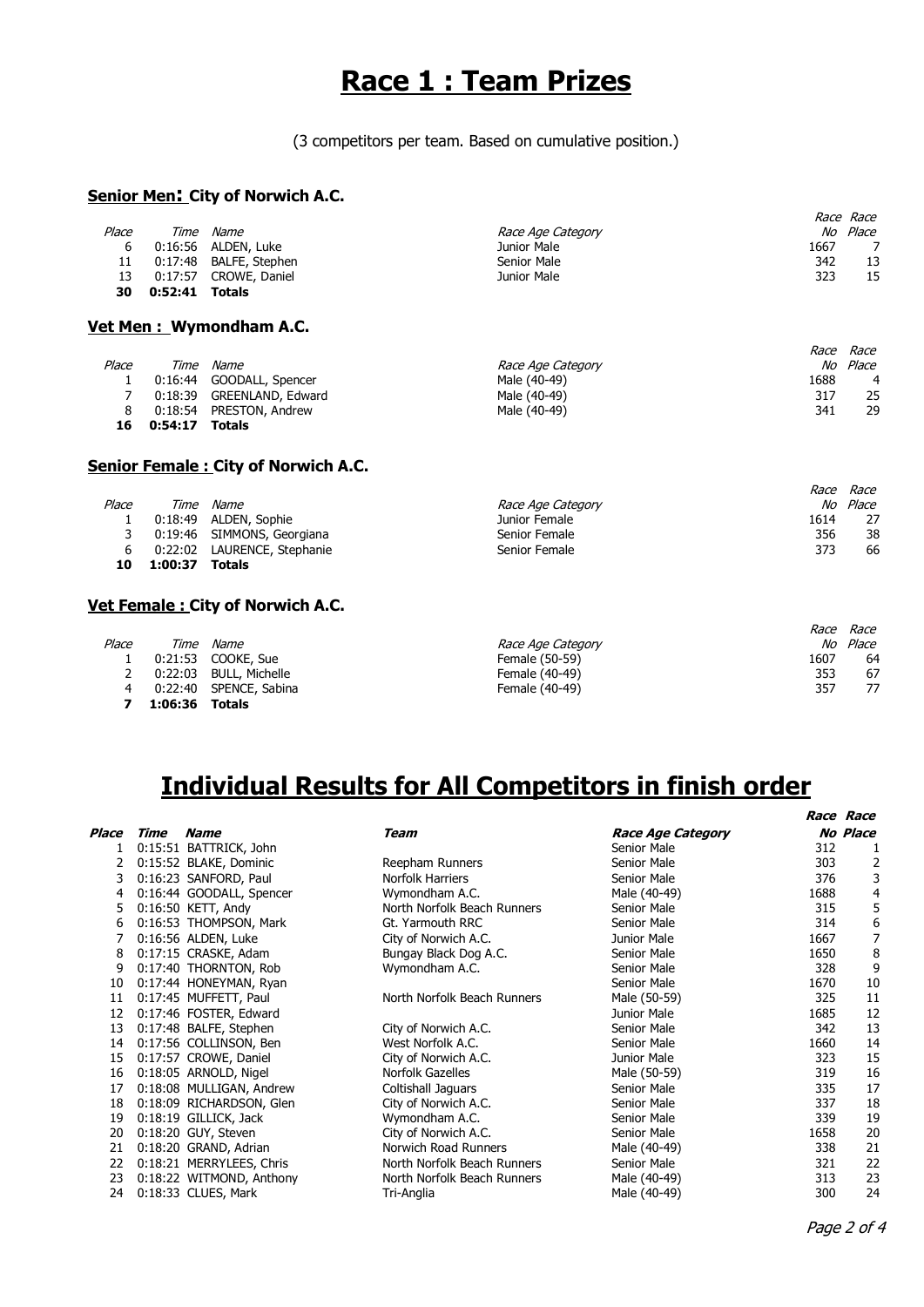| lace     | Time               | Name                                  |
|----------|--------------------|---------------------------------------|
| 25       | 0:18:39            | GREENLAND, Edward                     |
| 26       | 0:18:46            | WADE, Christopher                     |
| 27<br>28 | 0:18:49<br>0:18:50 | ALDEN, Sophie<br>FRARY, Matthew       |
| 29       | 0:18:54            | PRESTON, Andrew                       |
| 30       | 0:18:58            | CHILDERHOUSE, Steve                   |
| 31       | 0:18:59            | WATKINSON, Kevin                      |
| 32       | 0:19:01            | WOODS, Peter                          |
| 33       | 0:19:17            | PASK, Matt                            |
| 34       | 0:19:18<br>0:19:27 | ASKER, David                          |
| 35<br>36 | 0:19:32            | NELSON, Glen<br>McMORRIS, Will        |
| 37       | 0:19:43            | LEARY, Rowena                         |
| 38       | 0:19:46            | SIMMONS, Georgiana                    |
| 39       | 0:19:51            | TUDGE, David                          |
| 40       | 0:19:52            | COLE, Jason                           |
| 41       | 0:19:53            | STOREY, Mark                          |
| 42       | 0:19:56<br>0:19:57 | BOWMAN, Ken                           |
| 43<br>44 | 0:20:01            | LUNN, Andrew<br>SUTHERLAND, Luke      |
| 45       | 0:20:04            | ARMSTRONG, Darren                     |
| 46       | 0:20:12            | LEACH, John                           |
| 47       | 0:20:26            | BYE, Ellie                            |
| 48       | 0:20:26            | CHORLEY, Chris                        |
| 49       | 0:20:28            | NEALE, Darren                         |
| 50       | 0:20:30            | <b>BLAKE, Dean</b>                    |
| 51       | 0:20:32            | NEWSTEAD, Martin                      |
| 52<br>53 | 0:20:40<br>0:20:41 | CARMAN, Eddie<br>KING, Richard        |
| 54       | 0:20:45            | MOORE, Chris                          |
| 55       | 0:20:51            | HARDINGHAM, Kevin                     |
| 56       | 0:20:57            | YEOMANS, Martin                       |
| 57       | 0:21:09            | MAHONEY, Chris                        |
| 58       | 0:21:22            | FRARY, Mathew<br>BRIGGS, Jonathan     |
| 59       | 0:21:30            |                                       |
| 60       | 0:21:33            | NORRIS, Kezia                         |
| 61<br>62 | 0:21:41<br>0:21:44 | MAIN, Rod<br>HARDINGHAM, Graham       |
| 63       | 0:21:50            | <b>BRANNAN, Terry</b>                 |
| 64       | 0:21:53            | COOKE, Sue                            |
| 65       | 0:21:56            | BOND, Danny                           |
| 66       | 0:22:02            | LAURENCE, Stephanie                   |
| 67       | 0:22:03            | <b>BULL, Michelle</b>                 |
| 68       | 0:22:10            | ROWLEY, David                         |
| 69       | 0:22:12            | OSBORNE, Robert                       |
| 70<br>71 | 0:22:16<br>0:22:16 | WILLIAMS, Bryn<br>ALLEN, Sue          |
| 72       | 0:22:17            | CUTTING, Nigel                        |
| 73       | 0:22:17            | SULLIVAN, Paul                        |
| 74       | 0:22:18            | CLEMINSON, Ian                        |
| 75       | 0:22:26            | MAW, Gordon                           |
| 76       | 0:22:32            | <b>BLACKWELL, Daniel</b>              |
| 77       | 0:22:40            | SPENCE, Sabina                        |
| 78<br>79 | 0:22:41<br>0:22:48 | HILL, Fiona<br>JENKINS, Paul          |
| 80       | 0:22:49            | JARVEY, Paul                          |
| 81       | 0:22:53            | PRIOR, Kevin                          |
| 82       | 0:23:01            | LIVERMORE, Tom                        |
| 83       | 0:23:04            | ROBSON, Graham                        |
| 84       | 0:23:08            | WADE, Ian                             |
| 85       | 0:23:12            | RICHARDSON, Pauline                   |
| 86       | 0:23:18            | WARD, Kevin                           |
| 87<br>88 | 0:23:20<br>0:23:22 | <b>BATTRICK, Peter</b><br>ELLEN, Anne |
| 89       | 0:23:23            | STUBBS, Sarah                         |
| 90       | 0:23:23            | HARDS, Amanda                         |
| 91       | 0:23:33            | JONES, Stephanie                      |
| 92       | 0:23:37            | GILBERT, David                        |
| 93       | 0:23:38            | TAYLOR, Martin                        |
| 94       | 0:23:39            | STRINGER, Stephen                     |
| 95<br>96 | 0:23:45<br>0:23:47 | NELSON, Erik<br>GOODMAN, Andrew       |
| 97       | 0:23:58            | RUMSBY, Karl                          |
| 98       | 0:24:04            | ROBSON, Rachel                        |
| 99       | 0:24:15            | TAYLOR, Daniel                        |
| 100      | 0:24:16            | STEELE, Ruth                          |
|          |                    |                                       |

| Place | Time | Name                          | Team                                     | <b>Race Age Category</b> |      | <i><b>No Place</b></i> |
|-------|------|-------------------------------|------------------------------------------|--------------------------|------|------------------------|
| 25    |      | 0:18:39 GREENLAND, Edward     | Wymondham A.C.                           | Male (40-49)             | 317  | 25                     |
| 26    |      | 0:18:46 WADE, Christopher     | North Norfolk Beach Runners              | Senior Male              | 349  | 26                     |
| 27    |      | 0:18:49 ALDEN, Sophie         | City of Norwich A.C.                     | Junior Female            | 1614 | 27                     |
| 28    |      | 0:18:50 FRARY, Matthew        | Norwich Road Runners                     | Senior Male              | 340  | 28                     |
| 29    |      | 0:18:54 PRESTON, Andrew       | Wymondham A.C.                           | Male (40-49)             | 341  | 2s                     |
| 30    |      | 0:18:58 CHILDERHOUSE, Steve   | Wymondham A.C.                           | Male (40-49)             | 379  | 3 <sub>0</sub>         |
|       |      | 31 0:18:59 WATKINSON, Kevin   |                                          | Senior Male              | 333  | 31                     |
|       |      | 32 0:19:01 WOODS, Peter       | City of Norwich A.C.                     | Male (40-49)             | 1669 | 32                     |
| 33    |      | 0:19:17 PASK, Matt            | Wymondham A.C.                           | Male (40-49)             | 1677 | 33                     |
|       |      | 34 0:19:18 ASKER, David       |                                          | Senior Male              | 1693 | 34                     |
| 35    |      |                               |                                          |                          | 327  | 35                     |
|       |      | 0:19:27 NELSON, Glen          | Tri-Anglia                               | Male (50-59)             |      |                        |
|       |      | 36 0:19:32 McMORRIS, Will     |                                          | Senior Male              | 305  | 36                     |
| 37    |      | 0:19:43 LEARY, Rowena         | Norfolk Gazelles                         | Senior Female            | 1603 | 37                     |
| 38    |      | 0:19:46 SIMMONS, Georgiana    | City of Norwich A.C.                     | Senior Female            | 356  | 38                     |
|       |      | 39 0:19:51 TUDGE, David       | City of Norwich A.C.                     | Senior Male              | 1666 | 39                     |
| 40    |      | 0:19:52 COLE, Jason           |                                          | Senior Male              | 1678 | 40                     |
|       |      | 41 0:19:53 STOREY, Mark       | City of Norwich A.C.                     | Male (40-49)             | 1672 | 41                     |
|       |      | 42 0:19:56 BOWMAN, Ken        | <b>Coltishall Jaguars</b>                | Male $60+$               | 322  | 42                     |
| 43    |      | 0:19:57 LUNN, Andrew          |                                          | Senior Male              | 301  | 43                     |
| 44    |      | 0:20:01 SUTHERLAND, Luke      |                                          | Senior Male              | 1690 | 44                     |
| 45    |      | 0:20:04 ARMSTRONG, Darren     | North Norfolk Beach Runners              | Senior Male              | 1659 | 45                     |
|       |      | 46 0:20:12 LEACH, John        | North Norfolk Beach Runners              | Male (50-59)             | 1657 | 46                     |
|       |      | 47 0:20:26 BYE, Ellie         | Coltishall Jaguars                       | Senior Female            | 360  | 47                     |
| 48    |      | 0:20:26 CHORLEY, Chris        | Bungay Black Dog A.C.                    | Male (50-59)             | 1683 | 48                     |
| 49    |      | 0:20:28 NEALE, Darren         | North Norfolk Beach Runners              | Senior Male              | 324  | 49                     |
| 50    |      | 0:20:30 BLAKE, Dean           | <b>Coltishall Jaquars</b>                | Senior Male              | 1663 | 50                     |
| 51    |      | 0:20:32 NEWSTEAD, Martin      |                                          | Male (40-49)             | 1649 | 51                     |
|       |      | 52 0:20:40 CARMAN, Eddie      | North Norfolk Beach Runners              | Male (40-49)             | 1661 | 52                     |
|       |      |                               |                                          |                          | 306  |                        |
| 53    |      | 0:20:41 KING, Richard         |                                          | Male (40-49)             |      | 53                     |
|       |      | 54 0:20:45 MOORE, Chris       | Norfolk Gazelles                         | Male (50-59)             | 1651 | 54                     |
| 55    |      | 0:20:51 HARDINGHAM, Kevin     | Norfolk Gazelles                         | Male (50-59)             | 331  | 55                     |
| 56    |      | 0:20:57 YEOMANS, Martin       | Norwich Road Runners                     | Male $60+$               | 309  | 56                     |
|       |      | 57 0:21:09 MAHONEY, Chris     |                                          | Male (40-49)             | 1665 | 57                     |
| 58    |      | 0:21:22 FRARY, Mathew         |                                          | Male (40-49)             | 377  | 58                     |
| 59    |      | 0:21:30 BRIGGS, Jonathan      | Tri-Anglia                               | Male (40-49)             | 311  | <b>59</b>              |
| 60    |      | 0:21:33 NORRIS, Kezia         | North Norfolk Beach Runners              | Junior Female            | 345  | 60                     |
| 61    |      | 0:21:41 MAIN, Rod             | Tri-Anglia                               | Male (40-49)             | 1698 | 61                     |
|       |      | 62 0:21:44 HARDINGHAM, Graham | Norfolk Gazelles                         | Male (50-59)             | 1652 | 62                     |
| 63    |      | 0:21:50 BRANNAN, Terry        | Wymondham A.C.                           | Male $60+$               | 316  | 63                     |
| 64    |      | 0:21:53 COOKE, Sue            | City of Norwich A.C.                     | Female (50-59)           | 1607 | 64                     |
| 65    |      | 0:21:56 BOND, Danny           | Norwich Road Runners                     | Senior Male              | 1699 | 65                     |
| 66    |      | 0:22:02 LAURENCE, Stephanie   | City of Norwich A.C.                     | Senior Female            | 373  | 66                     |
|       |      | 67 0:22:03 BULL, Michelle     | City of Norwich A.C.                     | Female (40-49)           | 353  | 67                     |
| 68    |      | 0:22:10 ROWLEY, David         |                                          | Male (40-49)             | 1692 | 68                     |
| 69    |      | 0:22:12 OSBORNE, Robert       | North Norfolk Beach Runners              | Male (50-59)             | 1681 | 69                     |
|       |      | 70 0:22:16 WILLIAMS, Bryn     |                                          | Male (40-49)             | 332  | 70                     |
|       |      |                               | Coltishall Jaguars<br>Coltishall Jaquars |                          |      |                        |
| 71    |      | 0:22:16 ALLEN, Sue            |                                          | Female (50-59)           | 1627 | 71                     |
|       |      | 72 0:22:17 CUTTING, Nigel     |                                          | Senior Male              | 372  | 72                     |
| 73    |      | 0:22:17 SULLIVAN, Paul        | Norwich Road Runners                     | Male (40-49)             | 371  | 73                     |
| 74    |      | 0:22:18 CLEMINSON, Ian        | Coltishall Jaquars                       | Male (40-49)             | 375  | 74                     |
|       |      | 75 0:22:26 MAW, Gordon        | Norwich Road Runners                     | Male (40-49)             | 1646 | 75                     |
| 76    |      | 0:22:32 BLACKWELL, Daniel     |                                          | Senior Male              | 1664 | 76                     |
|       |      | 77 0:22:40 SPENCE, Sabina     | City of Norwich A.C.                     | Female (40-49)           | 357  | 77                     |
| 78    |      | 0:22:41 HILL, Fiona           |                                          | Senior Female            | 1602 | 78                     |
| 79    |      | 0:22:48 JENKINS, Paul         |                                          | Male (50-59)             | 1689 | <b>79</b>              |
| 80    |      | 0:22:49 JARVEY, Paul          |                                          | Male (40-49)             | 329  | 80                     |
| 81    |      | 0:22:53 PRIOR, Kevin          |                                          | Male (40-49)             | 302  | 81                     |
| 82    |      | 0:23:01 LIVERMORE, Tom        | Bungay Black Dog A.C.                    | Senior Male              | 1643 | 82                     |
| 83    |      | 0:23:04 ROBSON, Graham        |                                          | Male (50-59)             | 1676 | 83                     |
|       |      | 84 0:23:08 WADE, Ian          | North Norfolk Beach Runners              | Male (50-59)             | 348  | 84                     |
| 85    |      | 0:23:12 RICHARDSON, Pauline   | Gt. Yarmouth RRC                         | Female (50-59)           | 359  | 85                     |
| 86    |      | 0:23:18 WARD, Kevin           |                                          | Male (50-59)             | 336  | 86                     |
| 87    |      | 0:23:20 BATTRICK, Peter       |                                          | Male $60+$               | 1674 | 87                     |
| 88    |      | 0:23:22 ELLEN, Anne           | Norfolk Gazelles                         | Female (50-59)           | 1635 | 88                     |
| 89    |      | 0:23:23 STUBBS, Sarah         | Coltishall Jaguars                       | Senior Female            | 1641 | 89                     |
|       |      |                               |                                          |                          |      |                        |
| 90    |      | 0:23:23 HARDS, Amanda         |                                          | Female (40-49)           | 362  | 90                     |
| 91    |      | 0:23:33 JONES, Stephanie      |                                          | Senior Female            | 1601 | 91                     |
| 92    |      | 0:23:37 GILBERT, David        | Tri-Anglia                               | Male $60+$               | 326  | 92                     |
| 93    |      | 0:23:38 TAYLOR, Martin        |                                          | Senior Male              | 1697 | 93                     |
| 94    |      | 0:23:39 STRINGER, Stephen     | Gt. Yarmouth RRC                         | Male (40-49)             | 318  | 94                     |
| 95    |      | 0:23:45 NELSON, Erik          |                                          | Male (40-49)             | 344  | 95                     |
| 96    |      | 0:23:47 GOODMAN, Andrew       | Birstall R.C.                            | Male $60+$               | 310  | 96                     |
| 97    |      | 0:23:58 RUMSBY, Karl          | Reepham Runners                          | Senior Male              | 334  | 97                     |
| 98    |      | 0:24:04 ROBSON, Rachel        | North Norfolk Beach Runners              | Female (40-49)           | 1621 | 98                     |
| 99    |      | 0:24:15 TAYLOR, Daniel        |                                          | Senior Male              | 1656 | 99                     |
| 100   |      | 0:24:16 STEELE, Ruth          | Norwich Road Runners                     | Female (40-49)           | 1631 | 100                    |
|       |      |                               |                                          |                          |      |                        |

**Race Race**